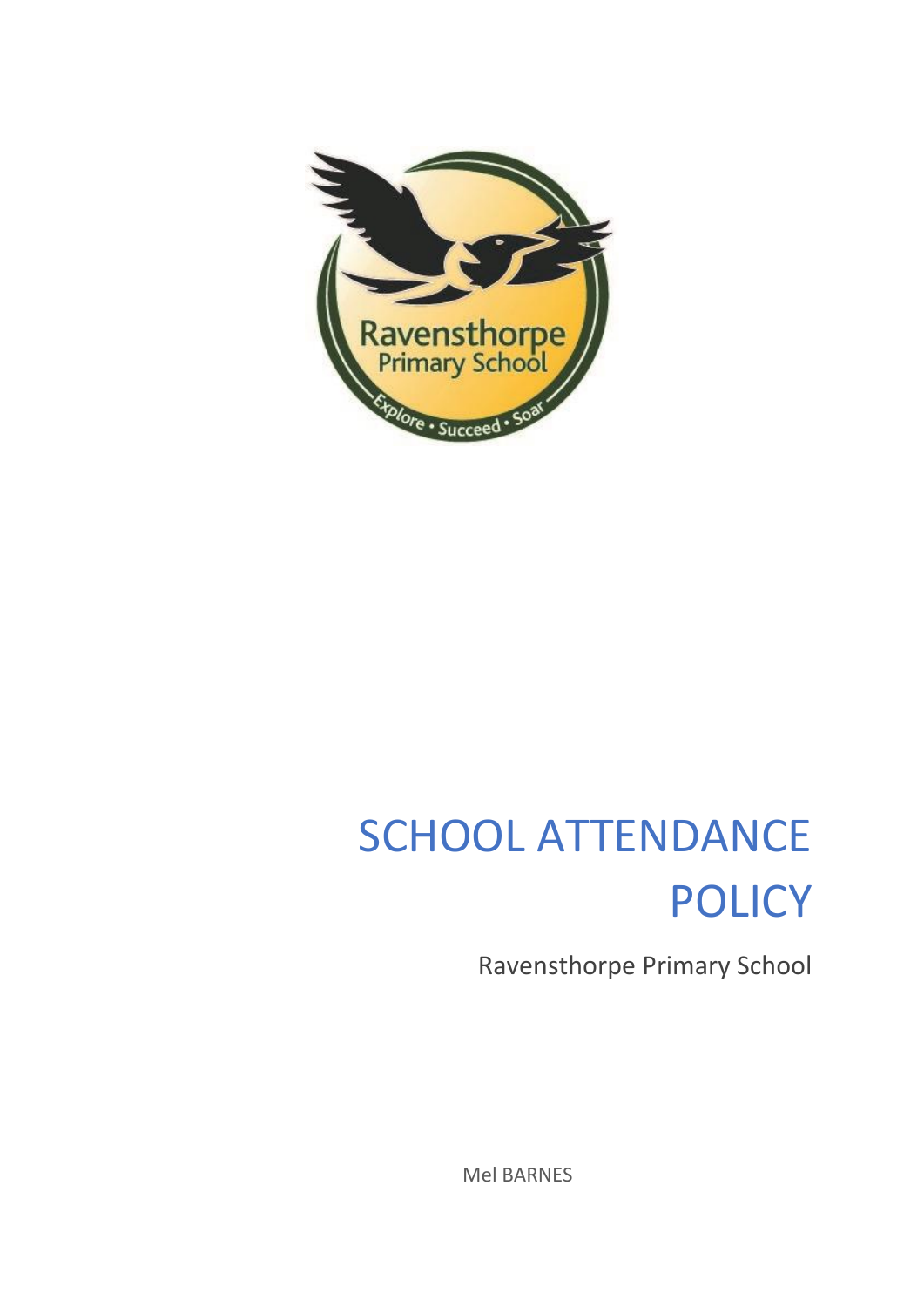# Table of Contents

| $\mathbf{1}$ . |                                                                                      |  |
|----------------|--------------------------------------------------------------------------------------|--|
| 2.             |                                                                                      |  |
| 3.             |                                                                                      |  |
| 4.             |                                                                                      |  |
| 5.             |                                                                                      |  |
| 6.             |                                                                                      |  |
| 7.             |                                                                                      |  |
| 8              |                                                                                      |  |
| 9              |                                                                                      |  |
| 10             |                                                                                      |  |
| 11             |                                                                                      |  |
|                |                                                                                      |  |
|                |                                                                                      |  |
|                | 14. Circumstances where a Penalty Notice may be requested from the LA by the School7 |  |
| 15.            |                                                                                      |  |
| 16             |                                                                                      |  |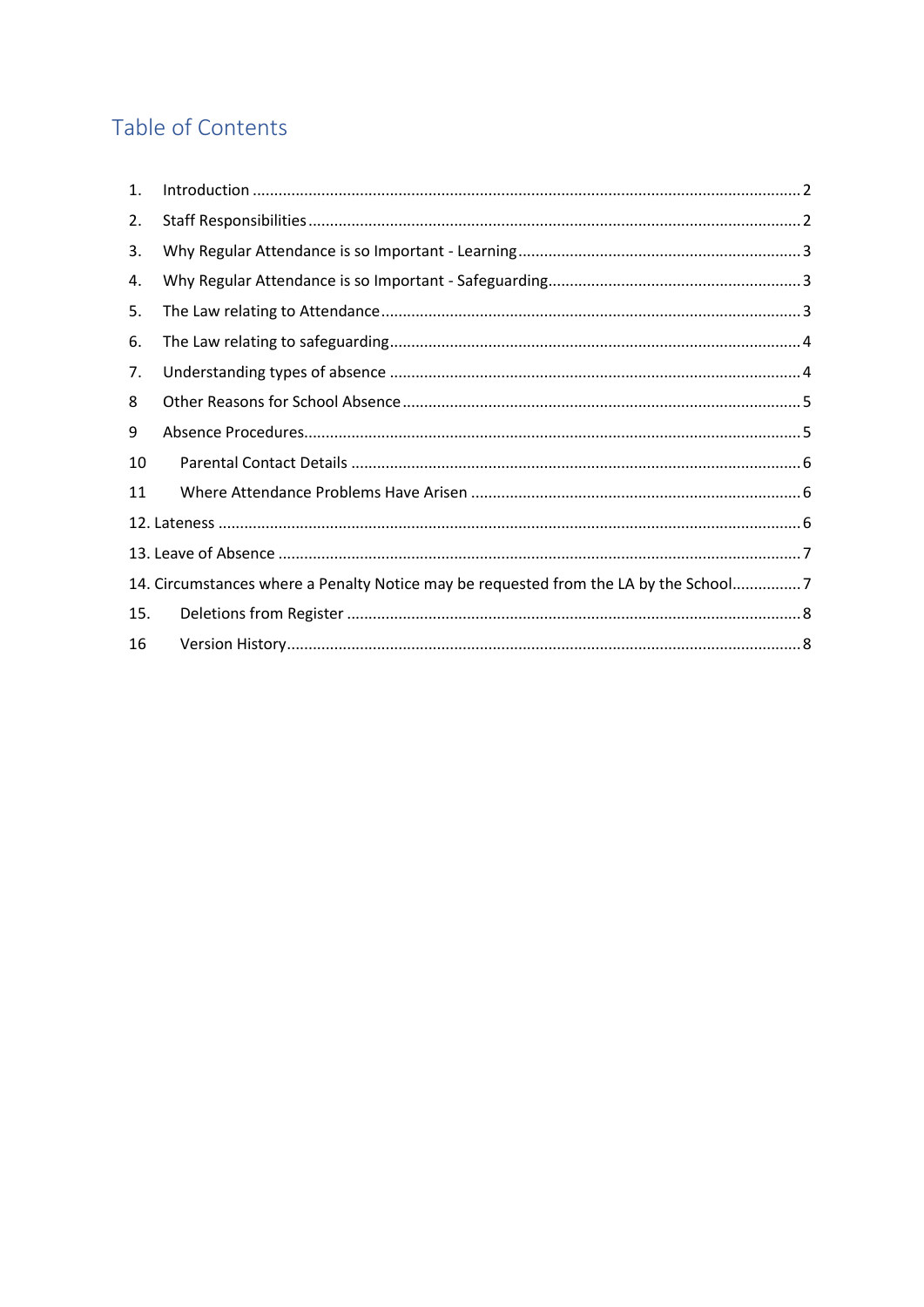## <span id="page-2-0"></span>1. Introduction

- 1.1 Ravensthorpe Primary School is committed to providing an education of the highest quality for all of its students and recognises that this can only be achieved by supporting and promoting excellent school attendance for all. This is based upon the belief that only by attending school regularly and punctually will children and young people be able to take full advantage of the educational opportunities available to them. High attainment depends on good attendance.
- 1.2 The whole school community students, parents and carers, teaching and support staff and school governors – have a responsibility for ensuring good school attendance and have important roles to play. The purpose of the Policy is to clarify everyone's part in this.
- 1.3 Ours is a successful school and your child plays their part in making it so. We aim for an environment which enables and encourages all members of the community to achieve their best as they progress through the school. For children to gain the greatest benefit from their education it is vital that they attend regularly and your child should be at school, on time, every day on which the school is open unless the reason for the absence is exceptional.
- 1.4 All staff (teaching and support) at our school have a key role to play in supporting and promoting excellent school attendance and will work to provide an environment in which all of our children are eager to learn, feel valued members of the school community and look forward to coming to school every day. Staff also have a responsibility to set a good example in matters relating to their own attendance and punctuality.

# <span id="page-2-1"></span>2. Staff Responsibilities

- 2.1 The Attendance Officer, Ms Christina Clarke (who is appointed as Attendance Officer for the PKAT Trust and working directly with Ravensthorpe Primary School from September 2021 will oversee, direct and coordinate the school's work in promoting regular and improved attendance and will ensure that the Attendance Policy is consistently applied throughout the school. The Attendance Officer will also ensure that up-to-date attendance data and issues are shared weekly with Mrs Bowyer (Head of School) and/or Mrs Burgess (Deputy Head and Acting EYFS Phase Leader)
- 2.2 Data will be made regularly available to all staff, students/students and parents (who will regularly be reminded about the importance of good school attendance) and that a report is prepared for the governing body half termly. The Attendance Officer will ensure that attendance issues are identified at an early stage and that support is put in place to deal with any difficulties.

It is very important therefore that you make sure that your child attends regularly and this Policy sets out how together we will achieve this.

2.3 Those people responsible for attendance matters in this school are: (a) everyone at Ravensthorpe Primary School is responsible for promoting and monitoring attendance, however to discuss any attendance issues you may have in relation to your child(ren), please refer to the following staff: (i) your child's classroom teacher, (ii) Mrs Burgess – Deputy Head and Acting EYFS Phase Leader, (iii) Mrs Bowyer, Head of School (iv) Ms Clarke who is appointed as Attendance Officer for the PKAT Trust and working directly with Ravensthorpe Primary School from September 2021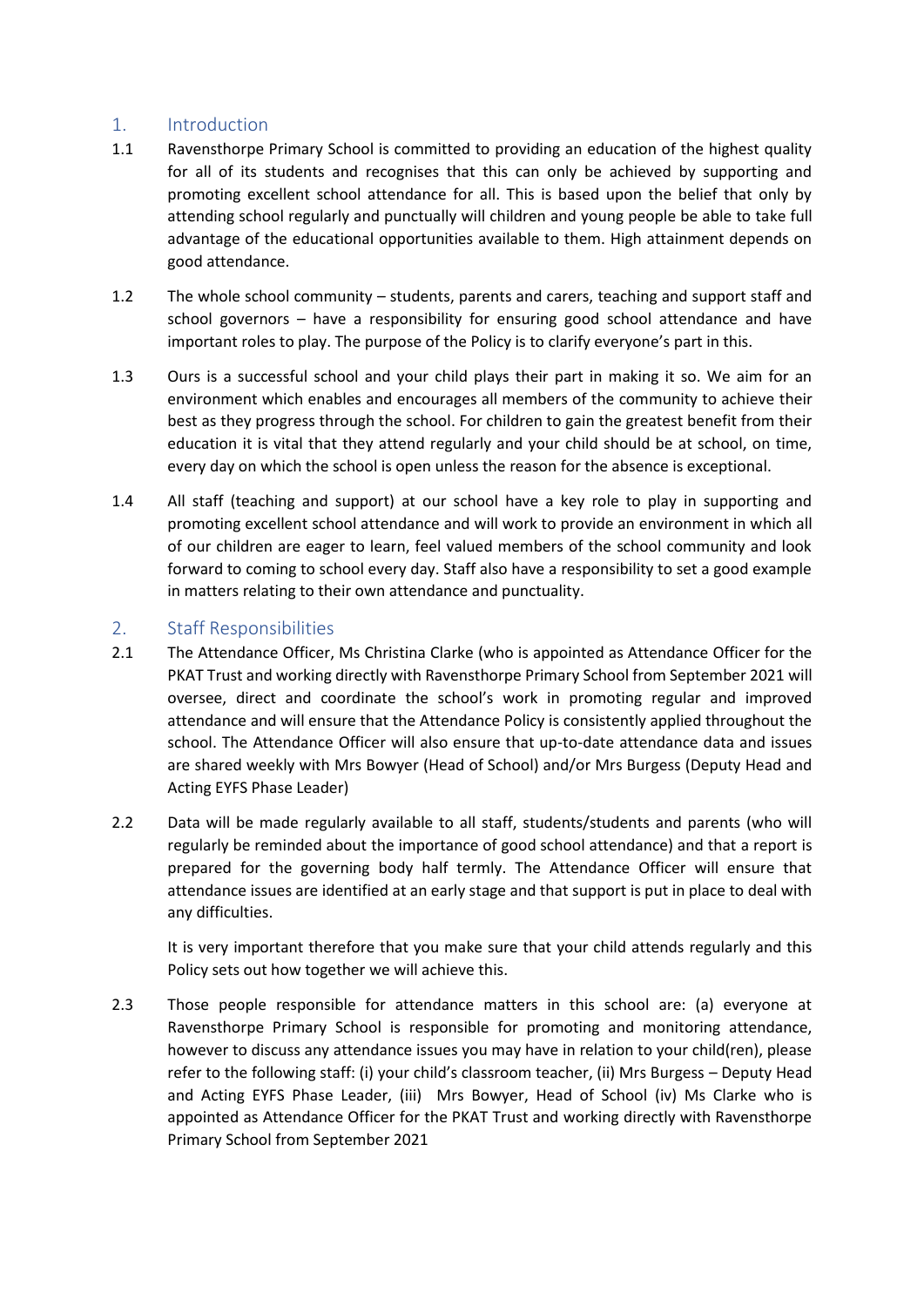# <span id="page-3-0"></span>3. Why Regular Attendance is so Important - Learning

- 3.1 Any absence affects the pattern of a child's schooling and regular absence will seriously affect their learning. Any student's absence disrupts teaching routines so may also affect the learning of others in the same class.
- 3.2 Ensuring your child's regular attendance at school is your legal responsibility and permitting absence from school without a good reason is an offence in law and may result in prosecution.
- <span id="page-3-1"></span>4. Why Regular Attendance is so Important - Safeguarding
- 4.1 Your child may be at risk of harm if they do not attend school regularly. Safeguarding the interests of each child is everyone's responsibility and within the context of this school, promoting the welfare and life opportunities for your child encompasses:
	- (a) Attendance
	- (b) Behaviour Management
	- (c) Health and Safety
	- (d) Access to the Curriculum
	- (e) Anti- bullying
- 4.2 Failing to attend school on a regular basis will be considered as a safeguarding matter.
- 4.3 Helping to create a pattern of regular attendance is everybody's responsibility parents/carers, students and all members of school staff.
- 4.4 To help us all to focus on this we will:

(a) Give you details on attendance in our regular newsletters;

(b) Report to you regularly on how your child is performing in school, what their attendance and punctuality rate is and how this relates to their attainment and rate of progress;

(c) Celebrate and reward good attendance;

#### <span id="page-3-2"></span>5. The Law relating to Attendance

- 5.1 Section 7 of the Education Act 1996 states that 'the parent of every child of compulsory school age shall cause him / her to receive efficient full time education suitable:
	- (a) to age, ability and aptitude and
	- (b) to any special educational needs he/ she may have

Either by regular attendance at school or otherwise

- 5.3 The Isle of Wight Council v Platt case considered by the Supreme Court makes it clear that regular attendance shall mean attendance in accordance with the school rules. Therefore, any non-attendance which is not in accordance with the school rules will be deemed unauthorised. The school rules are the days the school is open for pupils to attend.
- 5.4 Under this judgement a child should attend 100% of the time unless there are exceptional circumstances that prevent this.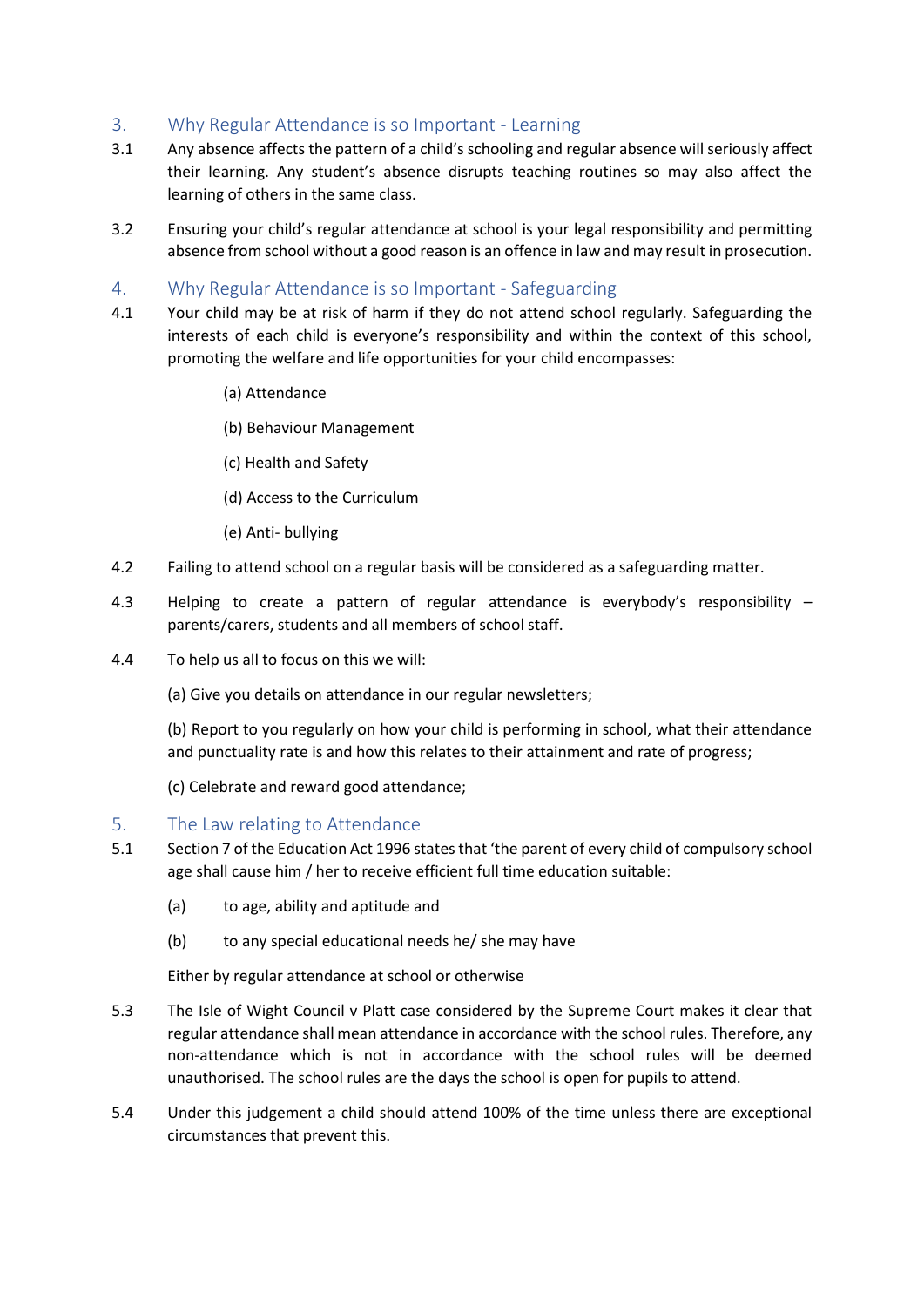# <span id="page-4-0"></span>6. The Law relating to safeguarding

Section 175 of the Education Act 2002 places a duty on local authorities and governing bodies to have regard to guidance issued by the Secretary of State with regard to safeguarding and promoting the welfare of children and students under the age of 18.

# <span id="page-4-1"></span>7. Understanding types of absence

- 7.1 Every half-day absence from school has to be classified by the school (not by parents/carers) as either **AUTHORISED** or **UNAUTHORISED**. This is why information about the cause of any absence is always required, preferably in writing.
- 7.2 Authorised absences are mornings or afternoons away from school for a good reason like illness, medical/dental appointments which unavoidably fall in school time, emergencies or other unavoidable cause.
- 7.3 \*\*Please note\*\*: We expect any non-urgent medical or dental appointments to be made outside of school hours, wherever possible. Where that is not possible, the authority to be absent from school for that appointment will only be for time to attend the appointment itself: All morning/all afternoon/all day absences for a medical/dental appointment will not be authorised. We are determined to ensure that students are able to participate in lessons and the wider teaching programme generally, and extended hours of absence is unacceptable and will be marked as 'unauthorised'
- 7.4 There is now an extended hours GP service provided by the Greater Peterborough GP Hub, with appointments available to registered patients between 6.30pm – 8.30pm Monday-Friday, and from 9am till 5pm at weekends and Bank Holidays. This service offers access to appointments outside of school hours, so your child does not need to be taken out of school for GP appointments and therefore does not miss any education. Additionally, this service ensure that working parent/carers do not have to take time off work to take their child to the Doctors, and therefore do not have issues with their employer when their child is poorly, which reduces the stress of having a poorly child.
- 7.5 For more information visit www.greaterpeterboroughgps.nhs.uk or speak to your GP surgery reception.
- 7.6 When a medical appointment is taken within the school day, please note that we authorise the time away from school for the medical appointment only – we expect students to attend school before/after appointments, allowing, of course, for transport/travel times. We do not authorise an entire day absence for one short appointment.
- 7.7 Unauthorised absences are those which the school does not consider reasonable and for which no "leave" has been authorised. These include:
	- parents/carers keeping children off school unnecessarily;
	- truancy before or during the school day;
	- absences which have never been properly explained;
	- children who arrive at school too late to get a mark;
	- shopping, looking after other children, or birthdays;
	- day trips and holidays in term time not authorised as an exceptional circumstance.
	- This type of absence can lead to the Peterborough City Council Attendance Service using sanctions and/or legal proceedings.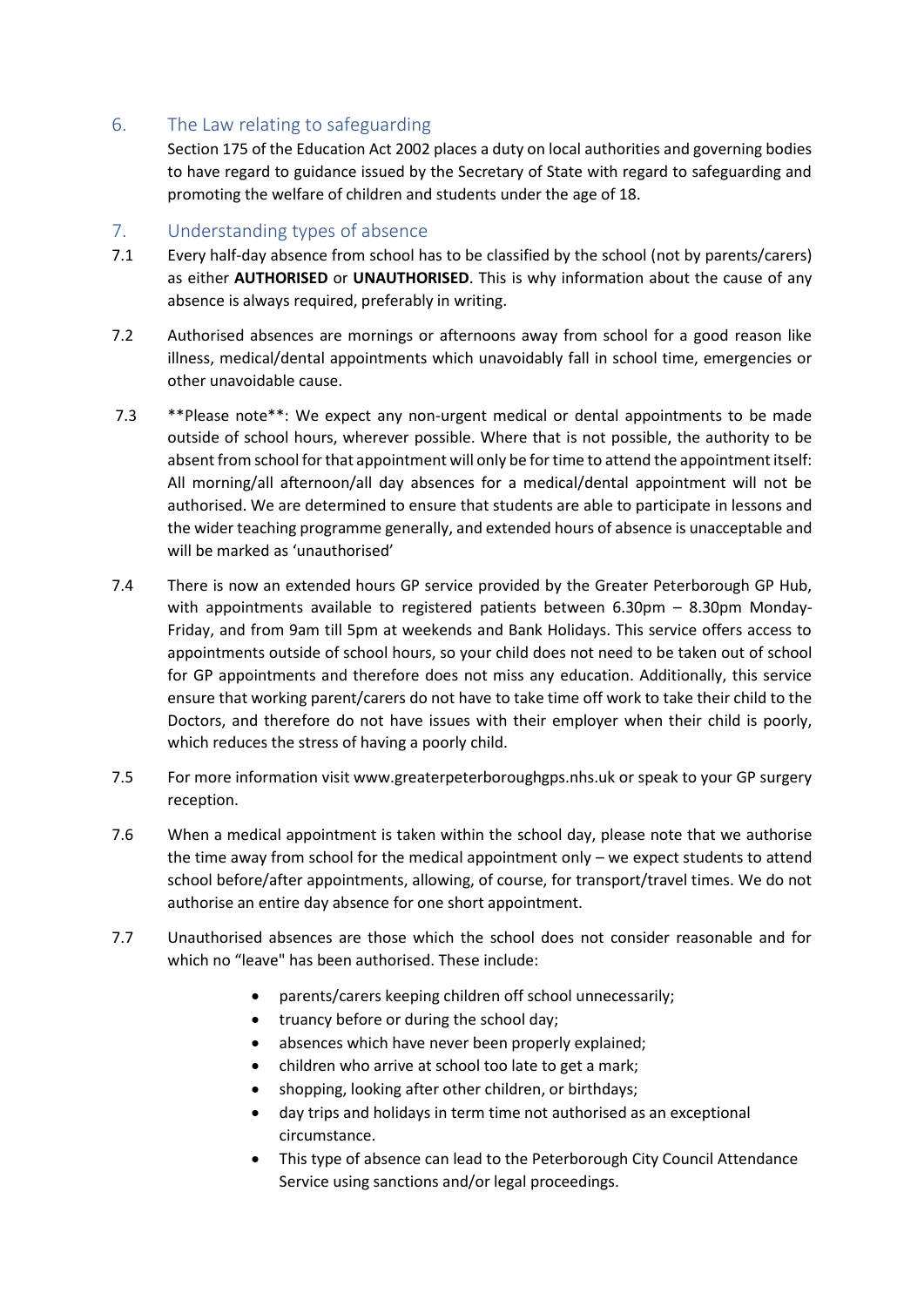# <span id="page-5-0"></span>8 Other Reasons for School Absence

- 8.1 Whilst any child may be absent from school because they are ill, sometimes they can be reluctant to attend school. Any problems with regular attendance are best sorted out between the school, the parents/carers and the child. If your child is reluctant to attend, it is never better to cover up their absence or to give in to pressure to excuse them from attending. This gives the impression that attendance does not matter and usually make things worse. 8. Persistent Absence (PA)
- 8.2 A student becomes a 'persistent absentee' when they miss 10% or more schooling within an agreed period of time for whatever reason. Absence at this level may cause considerable damage to any child's educational prospects and we need full parental support and cooperation to tackle this.
- 8.3 We monitor all absence thoroughly. Any case that is at risk of moving towards the PA level is given priority and you will be informed of this immediately.
- 8.4 PA students are tracked and monitored carefully and parent/carers are informed of any concerns at an early stage with an invitation to talk over any problems and be part of the solution.

#### <span id="page-5-1"></span>9 Absence Procedures

- 9.1 If your child is absent you must:
	- (a) Contact us as soon as possible on the first day of absence; Call the school on the following days where that absence goes on for longer than just one day
	- (b) You MUST provide a medical appointment card, a screenshot of a text or letter from that medical professional/ practice.
	- (c) Telephone school Main office, who will arrange for a member of staff to speak with you.
- 9.2 If your child is absent we will:
	- 1 Telephone, text or email you on the first day of absence if we have not heard from you;
	- 2 Conduct a home visit if absence is persistent and/or ongoing and we have been unable to reach you by telephone and have not heard from you;
	- 3 Invite you in to discuss the situation with us; this may take place virtually on Microsoft Teams
	- 4 Take legal action if there are persistent absences, which may be in the form of Penalty Notices issued to each parent/carer for each child.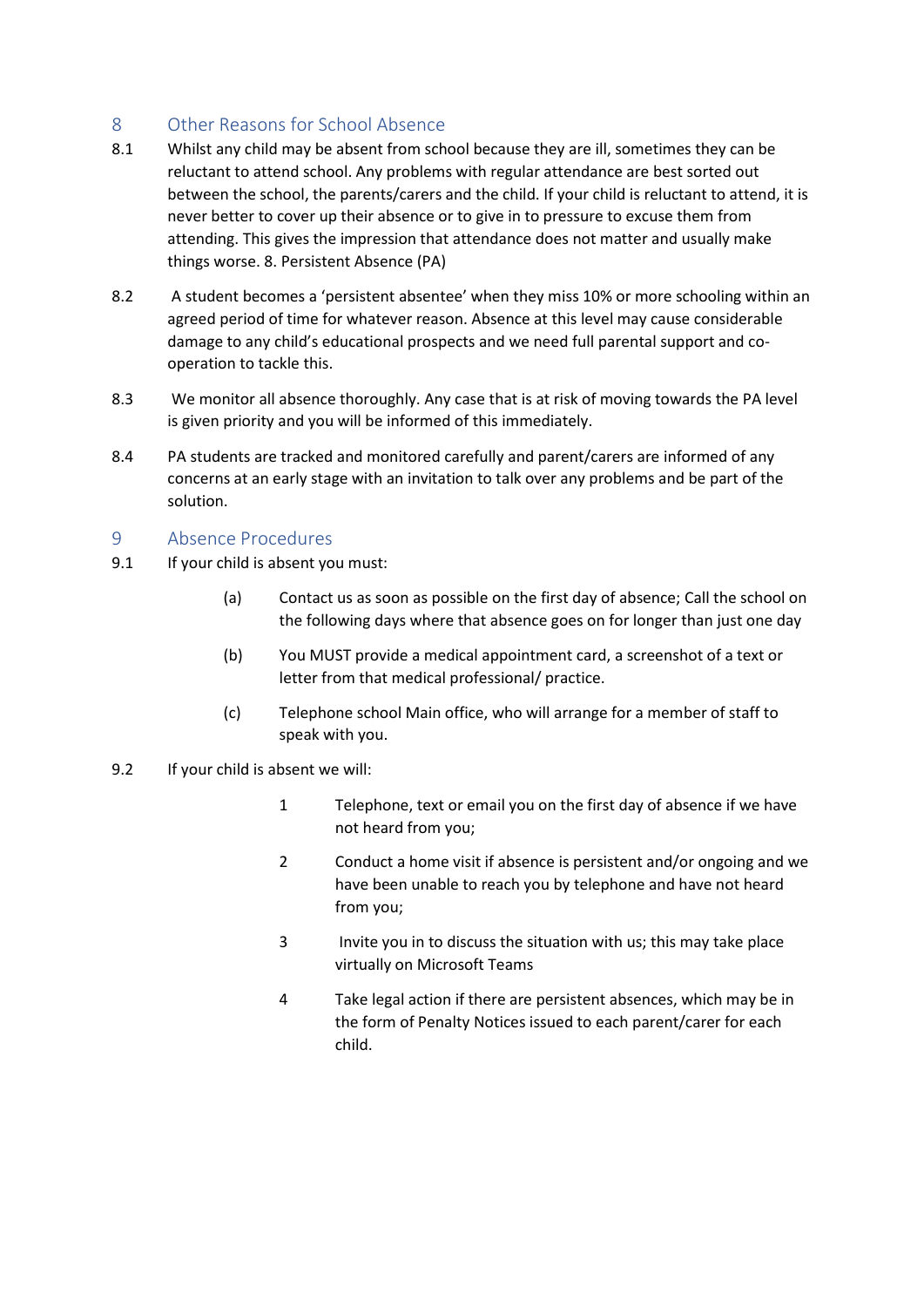# <span id="page-6-0"></span>10 Parental Contact Details

- 10.1 Where a child is absent from school without explanation there is a serious concern about the child's whereabouts and it could be that a child's welfare is at risk. Please make it a priority to call the school and explain a child's absence so that and we can establish the whereabouts of the child. 10. Telephone numbers
- 10.2 There are times when we need to contact parents/carers about lots of things, including absence, so we need to have your contact numbers at all times. So, help us to help you and your child by making sure we always have an up to date number/ contact details and including if someone is no longer a contact due to illness/ deceased/ other reason – if we don't then something important may be missed and we may send information to someone who is no longer a contact and this may cause distress, particularly if they are deceased. It is the family's responsibility to make us aware of all changes in a timely manner

#### <span id="page-6-1"></span>11 Where Attendance Problems Have Arisen

- 11.1 Parents/Carers are expected to contact school at an early stage and to work with the school staff in resolving any problems together. Similarly, the school may contact the parent/carers if levels of attendance fall to a level that causes concern.
- 11.2 Early intervention in attendance issues is nearly always successful. Please contact Mrs Mackereth in the first instance. In practical terms, a chat with parents/carers (when any problems can be discussed together with ideas for solutions) can often resolve problems before they escalate.
- 11.3 Where an attendance problem cannot be resolved under 11.2 above, the school may consider taking enforcement action where the attendance issue remains unresolved. The Attendance will continue with attempts to resolve the situation by agreement but, if other ways of trying to improve the child's attendance have failed and unauthorised absences persist, the School can recommend that the Local Authority use sanctions such as Penalty Notices or prosecutions in the Magistrates Court.

#### <span id="page-6-2"></span>12. Lateness

- 12.1 Poor punctuality is not acceptable. If your child misses the start of the day, they can miss important work, and do not spend time with their class teacher/form tutor getting vital information and news for the day. Late arriving students also disrupt lessons, can be embarrassing for the child and can also encourage absence.
- 12.2 How we manage lateness:

The school day and lessons starts at different times according to Year Group:

| Reception | 8.50am | 3.00pm             |
|-----------|--------|--------------------|
| Year 1    | 8.50am | 3.00pm             |
| Year 2    | 9:00am | 3:10 <sub>pm</sub> |
| Year 3    | 8:50am | 3.00pm             |
| Year 4    | 9.00am | 3.10pm             |
| Year 5    | 8.50am | 3.00pm             |
| Year 6    | 9.00am | 3.10pm             |

12.3 We expect your child to be in class at that time, not walking into the building, as it may take them an additional 5 minutes to get to their lesson.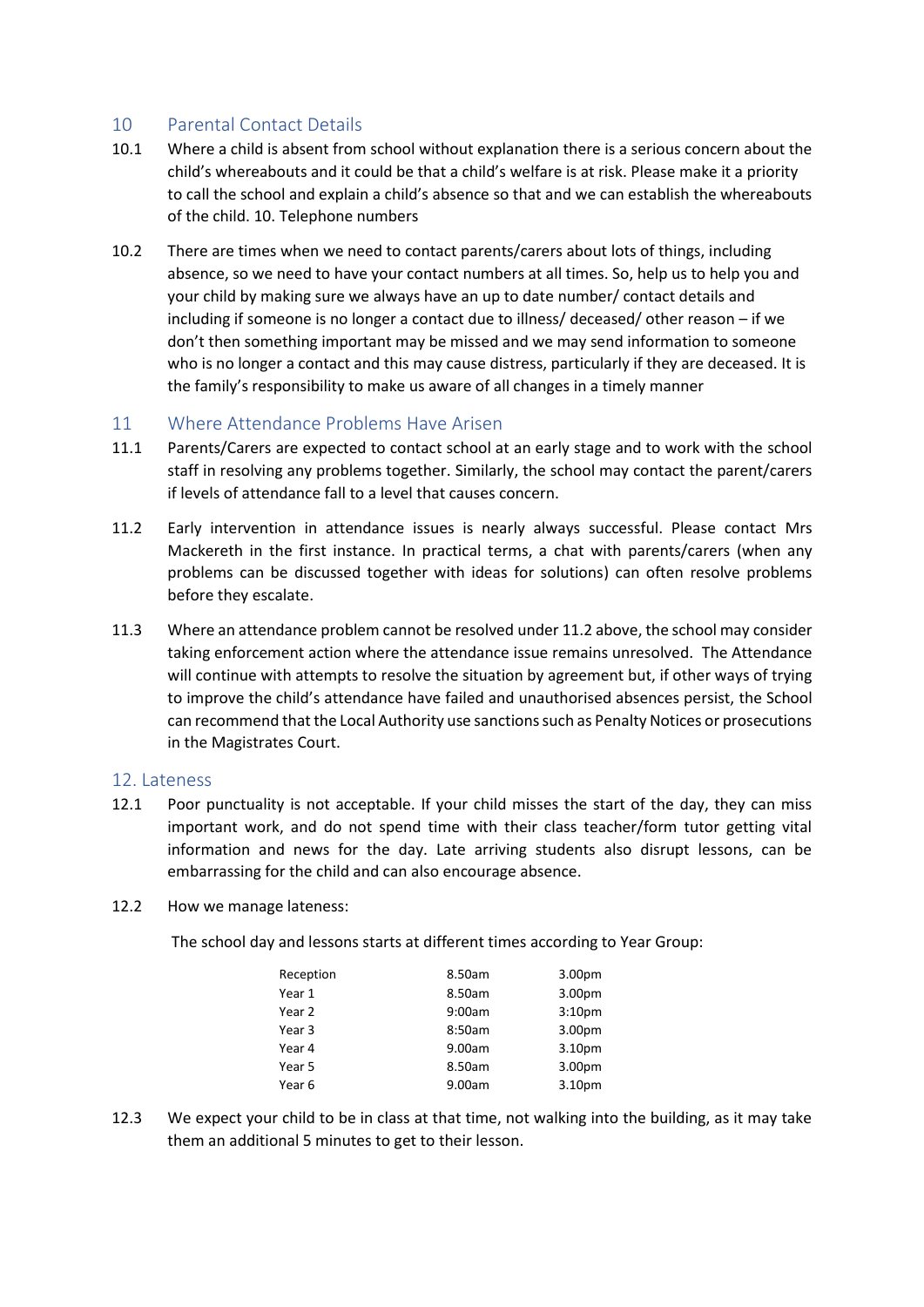- 12.4 Where a child is over 30 minutes late from close of registration, that child will be marked with a U code which represents an unauthorised absence and may affect an attendance percentage meaning the parent/carer could face the possibility of a Penalty Notice if the problem persists.
- 12.5 If your child has a persistent late record you will be asked to meet with us to resolve the problem, but you can approach us at any time if you are having problems getting your child to school on time.

# <span id="page-7-0"></span>13. Leave of Absence

- 13.1 Taking leave of absence without exceptional circumstance in term time will affect your child's schooling as much as any other absence and we expect parents to help us by not taking children out during school time, particularly for holidays, when there are 175 holiday days in order to do this.
- 13.2 Remember that any savings you think you may make by taking a holiday in school time are offset by the cost to your child's education.
- 13.3 There remains no automatic entitlement in law to time off in school time to go on holiday.
- 13.4 All requests for Leave of Absence must be made **at least 4 weeks in advance**. While considering whether to authorise this leave of absence, the Head of School will consider the circumstances of each application individually. Parents must not ask class teachers or other staff for permission to take time away from school, as the only member of staff who authorises absences is Mrs Bowyer, the Head of School
- 13.5 It is important that you understand that we may only authorise such absences in exceptional circumstances. Please note; in order to make an informed decision, we are required to request evidence for your request for leave of absence. The form makes it clear what we require as evidence.
- 13.6 Any period of leave taken without the agreement of the school (with at least four weeks' notice) and/ or different (i.e. extended from leave requested) from that agreed by the school will be classed as unauthorised and may attract sanctions such as a Penalty Notice fine, per parent/carer, per child.

# <span id="page-7-1"></span>14. Circumstances where a Penalty Notice may be requested from the LA by the **School**

- 14.1 A Penalty Notice can be issued if one of the following criteria are met:
	- 1 The level of unauthorised absence leads to an unauthorised absence rate of 10% or more within a minimum period of any 8 school weeks (a maximum of two penalty notices may be issued in any academic year); it may then be referred to court proceedings by the LA
	- 2 A single unauthorised absence event of at least 3 consecutive school days (6 consecutive sessions, e.g. 3 morning/ AM and 3 afternoon/ PM sessions);
	- 3 Persistent late arrival at school after the register has closed contributing to a level of unauthorised absence at 10% or above;
	- 4 Lack of adherence to the dates agreed for any authorised leave of absence without reasonable justification and prior agreement by the Head of School, Mrs Bowyer.